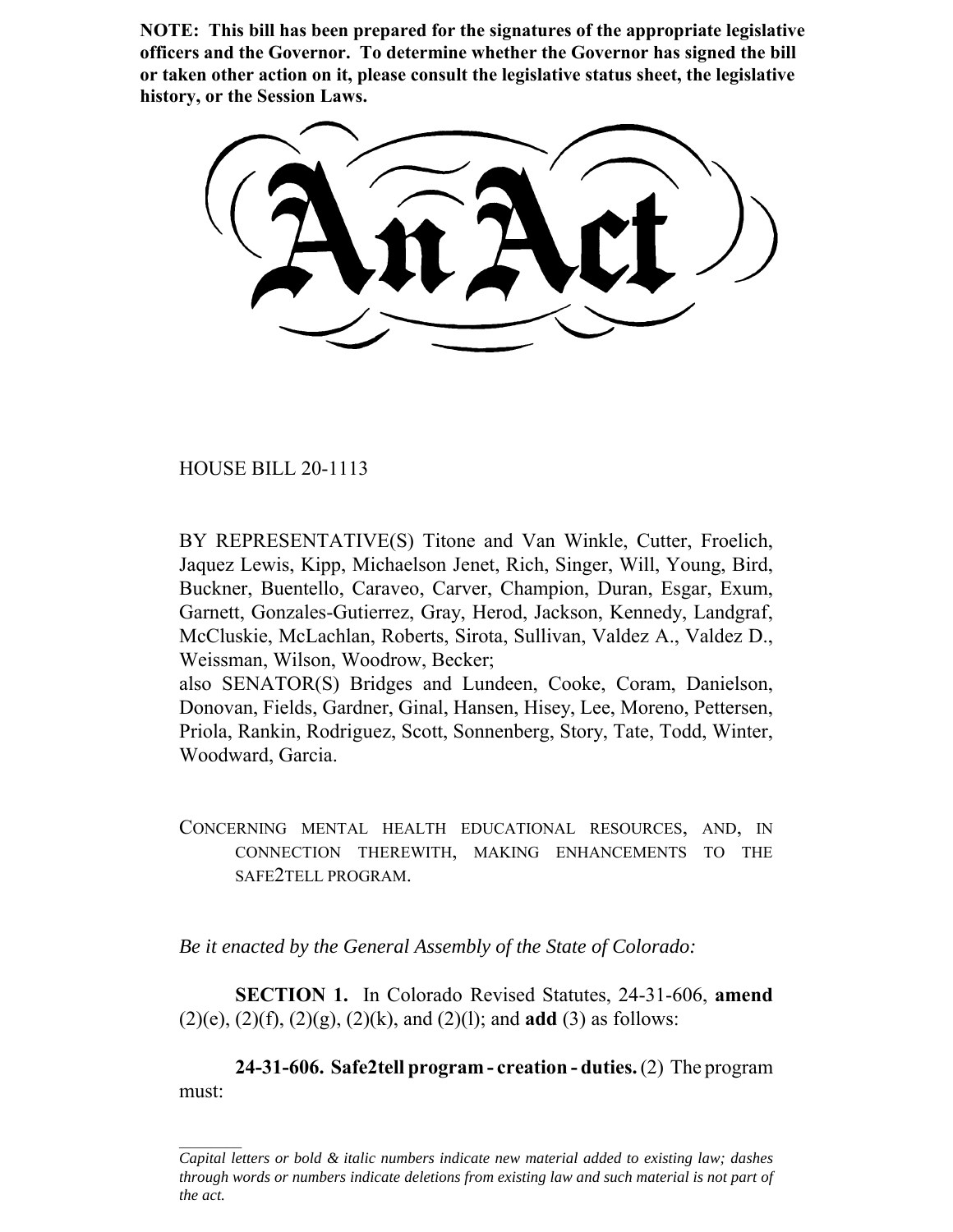(e) Promptly forward information received by the program to the appropriate law enforcement or public safety agency or school officials. THE PROGRAM IS NOT REQUIRED TO FORWARD INFORMATION IF THE CALL WAS TRANSFERRED TO THE STATEWIDE BEHAVIORAL CRISIS RESPONSE SYSTEM CREATED PURSUANT TO SECTION 27-60-103.

(f) Train law enforcement dispatch centers, school districts, individual schools, and other entities determined by the attorney general on appropriate awareness and response to safe2tell tips. TRAINING MATERIALS OUTLINING APPROPRIATE RESPONSE TO SAFE2TELL TIPS MAY BE DEVELOPED IN COLLABORATION WITH STAKEHOLDERS TO ENSURE STANDARDIZED MESSAGING.

(g) Provide safe2tell awareness and education EDUCATIONAL materials to all preschool, elementary and secondary schools in Colorado WITH A PRIMARY FOCUS ON TARGETING MARKETING MATERIALS TO COLORADO SCHOOL-AGE CHILDREN, TEACHERS, ADMINISTRATORS, EDUCATION PROFESSIONALS, AND, SUBJECT TO AVAILABLE FUNDS, OTHER YOUTH-RELATED ORGANIZATIONS, INCLUDING BOYS AND GIRLS CLUBS AND 4-H EXTENSION OFFICES, at no charge to the school  $\sigma$  or before June 30, 2017, and annually each fiscal year thereafter OR RECIPIENT;

(k) Provide training and support to all preschool, elementary and secondary schools and school districts in Colorado regarding school safety related to the safe2tell program, including answering questions and discussing reports received by the program;

(l) Provide educational materials to all preschool, elementary and secondary schools in Colorado aimed at preventing misuse of the program;

(3) ON OR BEFORE FEBRUARY 1, 2021, THE DEPARTMENT, IN COLLABORATION WITH STAKEHOLDERS, SHALL DEVISE A PROCESS AND DEVELOP STANDARDIZED PROTOCOLS SO THAT ANY COMMUNICATION RELATED TO MENTAL HEALTH OR SUBSTANCE USE RECEIVED BY SAFE2TELL, INCLUDING ANY COMMUNICATION RELATED TO ANOTHER PERSON, MAY BE TRANSFERRED, AS APPROPRIATE, TO THE STATEWIDE BEHAVIORAL CRISIS RESPONSE SYSTEM CREATED PURSUANT TO SECTION 27-60-103.